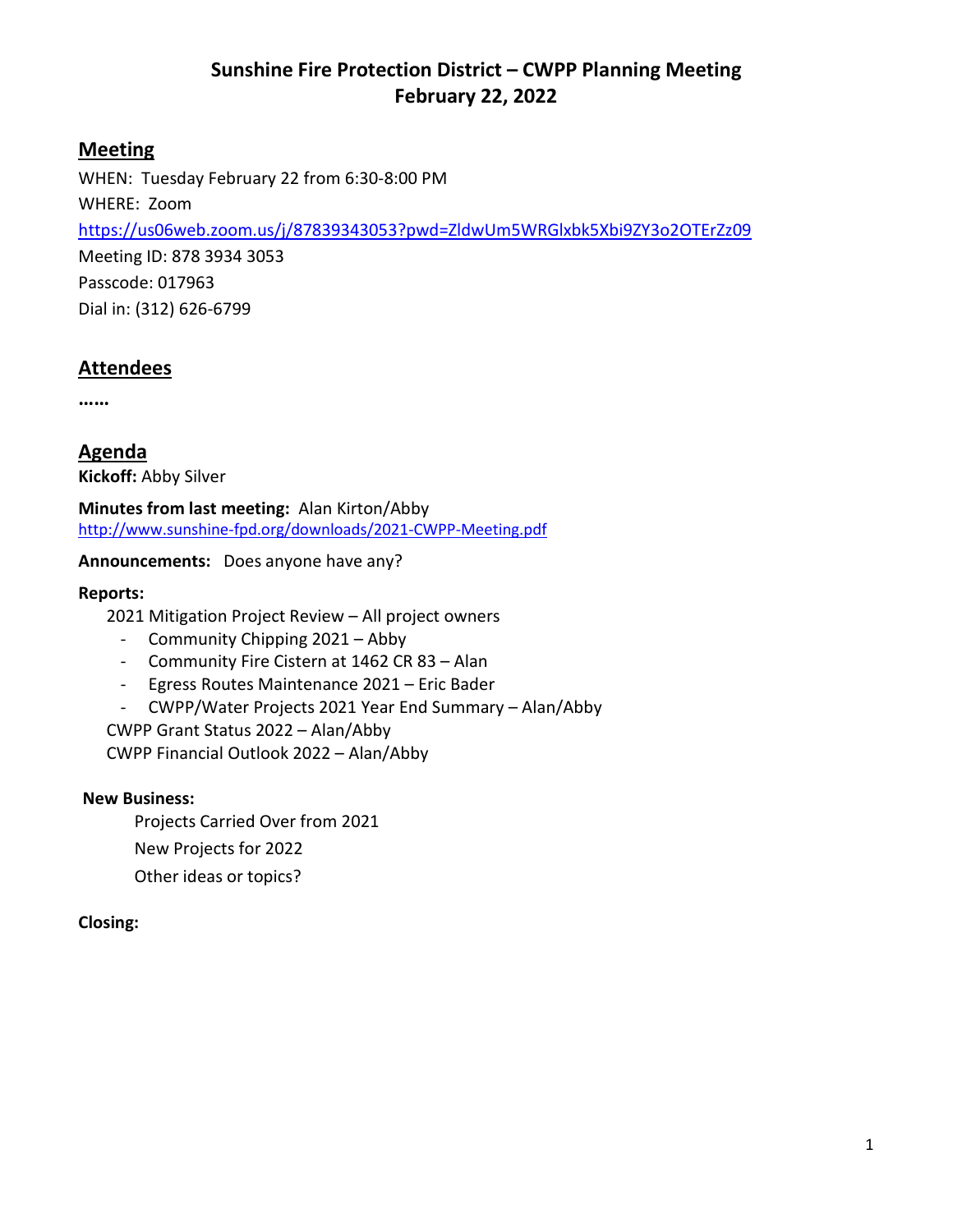## **2021 CWPP Project Work/Spend**

|                                     |                                                                         |                            | 2021 Est. | 2021 Act.                           |                                           |
|-------------------------------------|-------------------------------------------------------------------------|----------------------------|-----------|-------------------------------------|-------------------------------------------|
|                                     |                                                                         |                            | Project   | Project                             |                                           |
|                                     | 2021 Project List                                                       | <b>Point Person(s)</b>     | Spend     | <b>Spend Notes</b>                  |                                           |
|                                     | 1.0 Fuels Mitigation - Community Chipping                               | Abby Silver                | \$18,000  |                                     | \$18,300 Spring Event - \$8,400           |
|                                     | Events                                                                  |                            |           |                                     | Fall Event - \$9,900                      |
|                                     | 2.0 Pressurized (Gravity Fed) Wet Hydrant on                            | Alan Kirton                | \$0       | \$0                                 |                                           |
|                                     | County                                                                  | Eric Bader                 |           |                                     |                                           |
|                                     | 3.0 Fire Cistern on Whispering Pines                                    | On hold                    | \$3,000   |                                     | \$0 No resources to work on this project  |
|                                     | 4.0 Wet Hydrant at Station 1                                            | <b>Henry Ballard</b>       | \$300     | \$0                                 |                                           |
|                                     | 5.0 Cistern at 875 CR 83                                                | Michael Schmitt            | \$300     | \$0                                 |                                           |
|                                     | 6.0 Sign Maintenance Project                                            | <b>Henry Ballard</b>       | \$0       | \$0                                 |                                           |
|                                     |                                                                         | Abby Silver                |           |                                     |                                           |
|                                     |                                                                         | Jean Gatza                 |           |                                     |                                           |
|                                     | 7.0 Mine Lane Egress Road Maintenance                                   | Eric Bader                 | \$200     | \$210                               |                                           |
|                                     | 8.0 Hazard Tree Removal Along District Roads                            | Eric Bader                 | \$2,400   | \$0                                 |                                           |
|                                     | and Near Powerlines                                                     |                            |           |                                     |                                           |
|                                     | 9.0 Hazard Tree Removal Along Emergency                                 | Eric Bader                 | \$1,000   | \$0                                 |                                           |
|                                     | <b>Egress Routes</b>                                                    |                            |           |                                     |                                           |
|                                     | 10.0 Financial Incentives to District Residents                         | Abby Sliver                | \$5,000   | \$0                                 |                                           |
|                                     | to Participate in Wildfire Partners                                     | Alan Kirton                |           |                                     |                                           |
|                                     | 11.0 Shaded fuel break on shared driveway at                            | Alan Kirton                | \$45,000  |                                     | \$45,000 Project completed. We received a |
|                                     | 3701 Sunshine Canyon                                                    | Eric Bader                 |           |                                     | FRWRM grant award of \$22,944 for         |
|                                     |                                                                         |                            |           |                                     | this project                              |
|                                     | 12.0 Fire Cistern at 1462 County Rd 83                                  | <b>Eric Bader</b>          | \$41,000  |                                     | \$66,406 Darco Fiberglass Tank - \$37,279 |
|                                     |                                                                         | Alan Kirton                |           |                                     | Excavation and Backfill - \$24,131        |
|                                     |                                                                         |                            |           |                                     | Cistern Fittings - \$1,398                |
|                                     |                                                                         |                            |           |                                     | Crane Service - \$1,100                   |
|                                     |                                                                         |                            |           |                                     | Misc (signs, fill, eng.) - 2,498          |
|                                     | 13.0 Fire Cistern at 6500 Sunshine Canyon Dr.                           | On hold                    | \$0       | \$0                                 |                                           |
|                                     | 14.0 Egress Route from Sunshine Saddle to Left                          | Abby Sliver                | \$0       | \$0                                 |                                           |
|                                     | Hand Canyon via Glendale Gulch                                          | Jean Gatza                 |           |                                     |                                           |
|                                     | 15.0 Other Egress Routes as Defined in SFPD                             | Michael Schmitt            | \$0       | \$0                                 |                                           |
|                                     | 2013 CWPP Document (CR 85J)                                             | Abby Silver                | \$0       | \$0                                 |                                           |
|                                     | 16.0 Update Sunshine FPD's Community                                    | Abby Sliver                |           |                                     |                                           |
|                                     | Wildfire Protection Plan<br>17.0 Fuel Break along Mining Rd below CR 83 | Alan Kirton<br>Alan Kirton | \$24,000  |                                     | \$0 Submitted 2021 FRWRM grant            |
|                                     |                                                                         | Abby Silver                |           |                                     | application for this project but it was   |
|                                     |                                                                         | Eric Bader                 |           |                                     | not awarded                               |
|                                     | 18.0 Fuels Reduction along SCD between 3250                             | Alan Kirton                | \$0       |                                     | \$0 Submitted 2021 FRWRM grant            |
|                                     | and 3700                                                                | Eric Bader                 |           |                                     | application for this project but it was   |
|                                     |                                                                         |                            |           |                                     | not awarded                               |
| <b>Total</b>                        |                                                                         |                            | \$140,200 | \$129,916                           |                                           |
| <b>CWPP Spend</b>                   |                                                                         |                            | \$99,582  | \$89,298                            |                                           |
| <b>Community Cistern Fund Spend</b> |                                                                         | \$40,618                   |           | \$40,618 Cistern Fund is now at \$0 |                                           |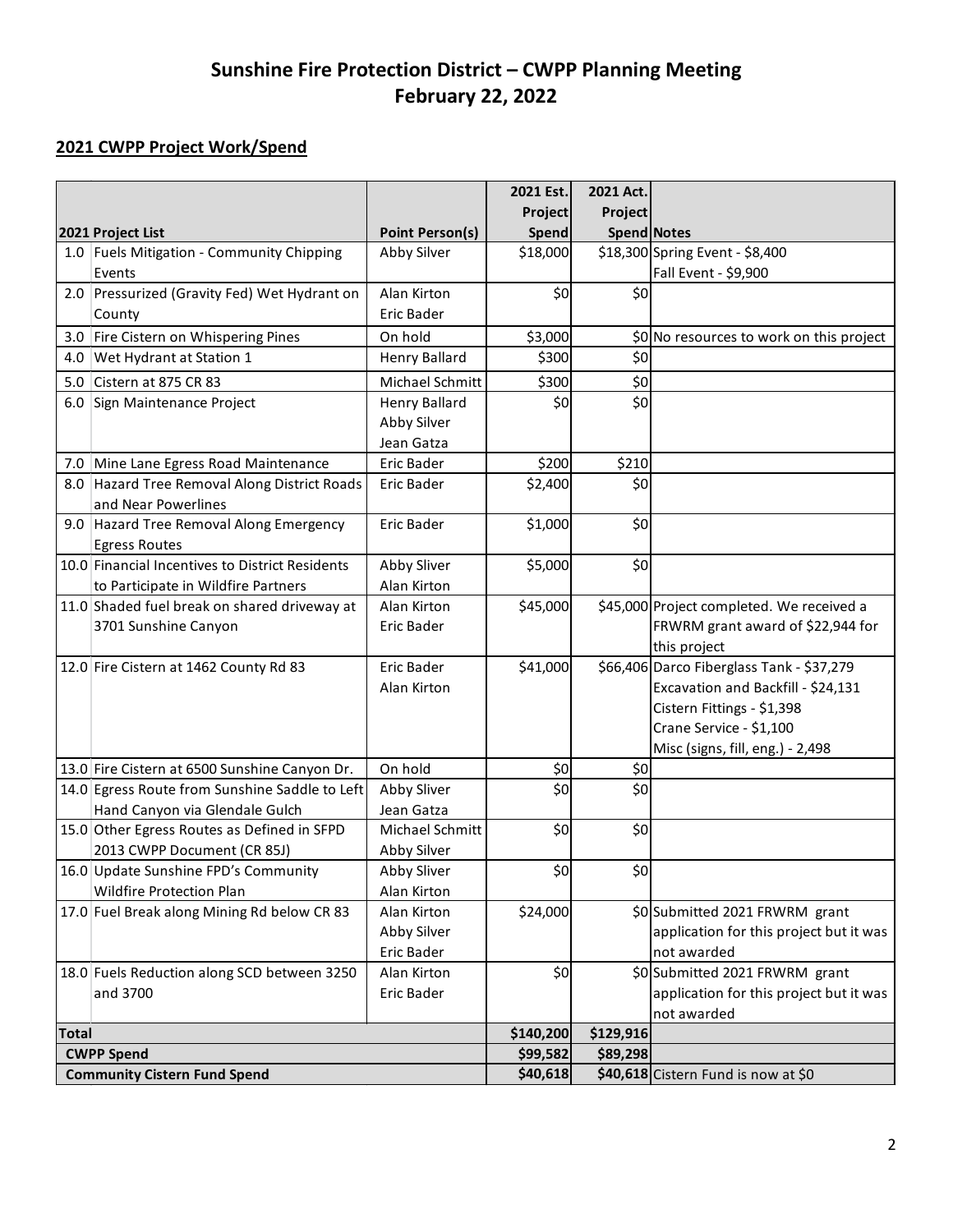## **2021 CWPP/Water Improvements Year End Financial Summary**

| <b>CWPP/Cistern Fund Revenue</b>             | <b>Amount</b> |
|----------------------------------------------|---------------|
| <b>CWPP Tax Revenue</b>                      | \$45,064.57   |
| <b>CWPP Donations</b>                        | \$0.00        |
| <b>CWPP Grant Revenue</b>                    | \$22,944.00   |
| <b>Appropriation from Reserves</b>           | \$61,907.84   |
| <b>Appropriation from CWPP Reserves</b>      | \$21,289.91   |
| Appropriation from Cistern Fund              | \$40,617.93   |
| <b>Total CWPP/Cistern Fund Revenue</b>       | \$129,916.41  |
| <b>CWPP/ Water Improvement Expenses</b>      | <b>Amount</b> |
| <b>Wildland Mitigation Expenses</b>          | \$63,510.00   |
| <b>Community Chipping Events</b>             | \$18,300.00   |
| Spring 2021                                  | \$8,400.00    |
| <b>Fall 2021</b>                             | \$9,900.00    |
| Fuel Break @ 3701 SCD                        | \$45,000.00   |
| Progress Payment                             | \$31,500.00   |
| <b>Final Payment</b>                         | \$13,500.00   |
| <b>Egress Rd Repair (Mine Lane Rd.)</b>      | \$210.00      |
| Grading                                      | \$210.00      |
| <b>Water Improvement Expenses</b>            | <b>Amount</b> |
| Fire Cistern at 1462 County Rd 83            | \$66,406.41   |
| Darco Fiberglass Tank                        | \$37,279.00   |
| Excavation, Backfill & Final Grading         | \$24,130.94   |
| <b>Cistern Fittings</b>                      | \$1,398.38    |
| <b>Crane Service</b>                         | \$1,100.00    |
| Misc (signs, water fill, engineering)        | \$2,498.09    |
| <b>Total CWPP/Water Improvement Expenses</b> | \$129,916.41  |
| <b>CWPP/Water Improvement Net Income</b>     | \$0.00        |

## **2021 Year End CWPP Reserves and Cistern Fund Balances**

| <b>CWPP Reserve Fund Balance</b>                | <b>Amount</b> |  |
|-------------------------------------------------|---------------|--|
| 2020 Year End CWPP Reserve Fund Balance         | \$119,074.93  |  |
| 2021 Year End Contribution to CWPP Reserve Fund | (521, 289.91) |  |
| 2021 Year End CWPP Reserve Fund Balance         | \$97,785.02   |  |
|                                                 |               |  |
| <b>Cistern Fund Balance</b>                     | <b>Amount</b> |  |
| 2020 Year End Cistern Fund Balance              | \$40,617.93   |  |
| 2021 Year End Cistern Fund Contribution         | (540, 617.93) |  |
| 2021 Year End Cistern Fund Balance              | \$0.00        |  |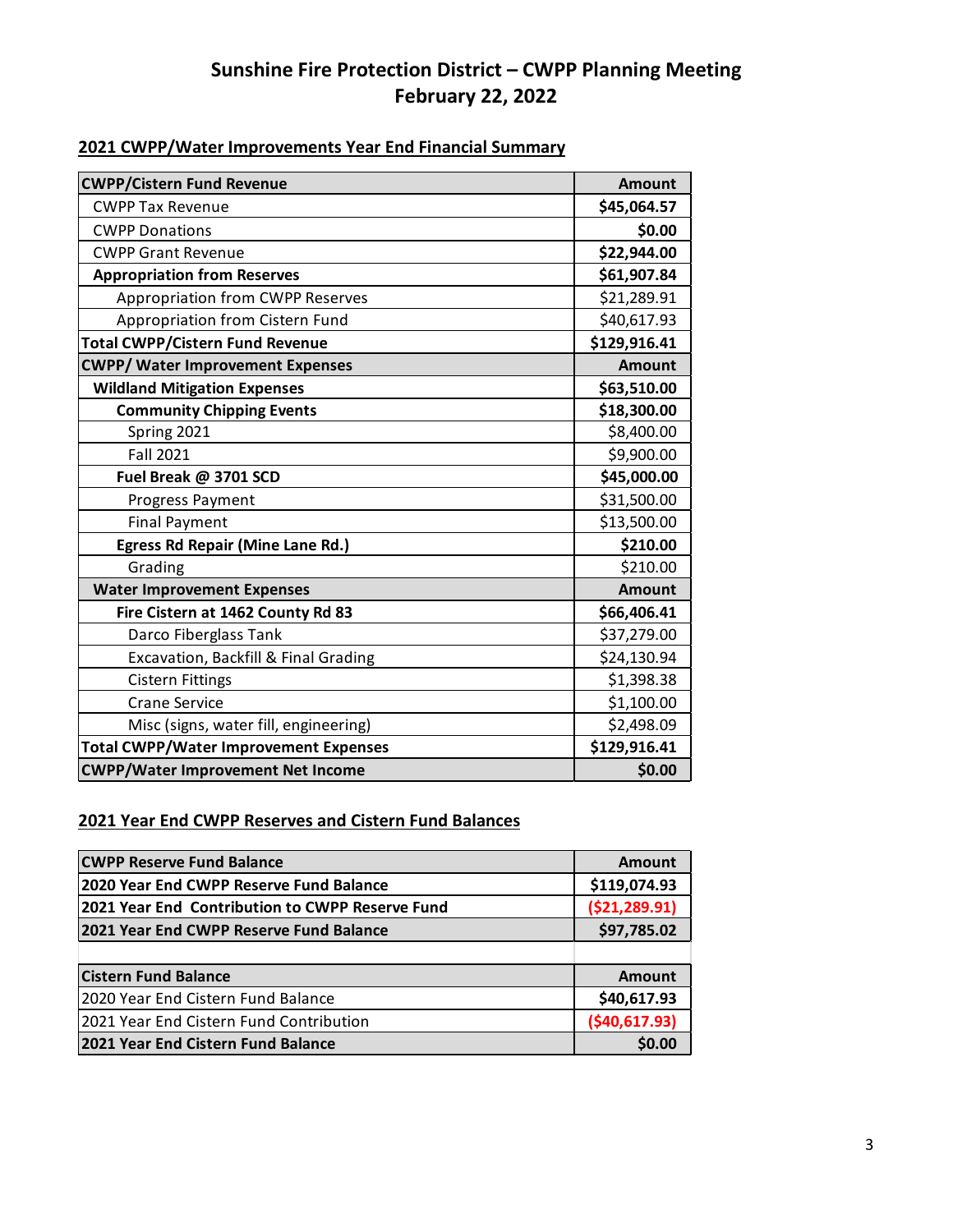### **CWPP Grant Status for 2022**

SFPD does not have any existing wildfire mitigation grants. We applied for the 2021 Forest Restoration and Wildfire Mitigation grant but the application was not funded. There is a push by the Colorado State Forest Service to focus on landscape sized fire mitigation projects (i.e. many acres). Our typical grants cover approximately 20 to 30 acres with costs ranging from \$50k to \$80k. The 2021 grant application was for 29.9 acres with an anticipated project cost of \$83k but was not approved. We will continue to apply for grants.

#### **2022 CWPP Budget Projections**

| 2022 CWPP Budget Projections                                 | <b>Amount</b> |
|--------------------------------------------------------------|---------------|
| CWPP Reserve Fund 01/01/2022                                 | \$97,785.02   |
| Projected 2022 CWPP Tax Income*                              | \$50,389.00   |
| 2022 Available Grant Income                                  | \$0.00        |
| Cistern Fund (to be used for water projects only)            | \$0.00        |
| Total CWPP 2022 Available Funding (excluding water projects) | \$148,174.02  |
| Total CWPP 2022 Available Funding (including water projects) | \$148,174.02  |

\* CWPP mill levy is 3.56 mills, District Assessed Valuation is \$14,154,334 .00356 x \$14,154,334 = \$50,389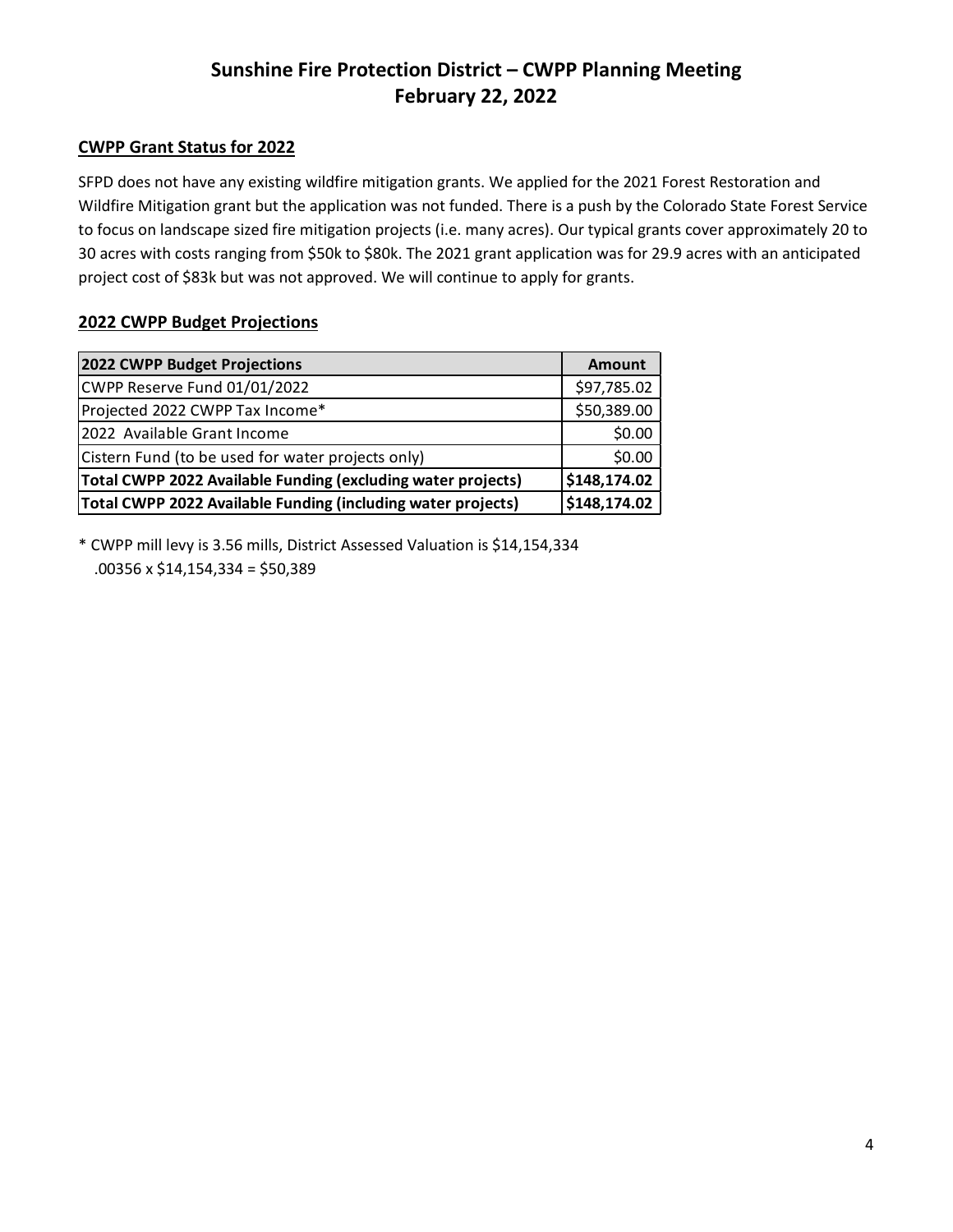## **Existing/Historical CWPP Projects Carried Over from 2021 to 2022**

**Note:** This is a listing of existing projects and/or historical projects that are carried over year to year.

#### **1.0 Fuels Mitigation - Community Chipping Events**

The Community Chipping events continue to be a very successful way to encourage residents to maintain their Dspace and fuel breaks. We have held both Spring and Fall chipping events since 2015 with good participation in both events.

**Project Details:** Spring and Fall chipping event with an estimated cost of \$9000/event for a total cost of \$18,000 for the two events.

### **Est. Cost for 2022 - \$18,000**

### **2.0 Pressurized (Gravity Fed) Wet Hydrant on County Rd. 83**

This project covers the installation of a pressurized (gravity fed) hydrant on County Rd 83. Location would be ~200' south of the Misty Vale intersection. The hydrant would be fed from the 130,000 gallon cistern located at Station 2. Initial work would entail planning and development of the project scope and cost estimate. Assuming that cost comes in close to expectations then project work would proceed. This project was discussed in Section 8.7 Emergency Water Sources of the 2013 SFPD CWPP document and was submitted by Sunshine FPD in the Boulder County Emergency Planning document.

### **Project Details:**

- Engineering work to plan the project
- Discussion with Boulder County Transportation on requirements for building a turnout on County Rd 83
- and placement of fire hydrant
- Get approval from landowner, do site survey, create easement document and get signatures. The land we need the easement on is the part of 280 County Rd 83 which is on the west side of CR 83.
- Put together bid package for the installation of the pipe and hydrant
- Go out for bids and award contract
- Proceed with project

## **Est. Cost for 2022 - \$40,000**

## **3.0 Fire Cistern for Whispering Pines**

Whispering Pines does not currently have a dedicated water supply for firefighting. The driveway is such that a tanker relay is not practical. The work for 2022 will be to finalize the location for the cistern, get a survey done of the cistern site, get an easement for the cistern and submit a Limited Impact Special Use Review application to BOCO. It should be assumed that the Limited Impact Special Use Review and getting the Building and Grading Permits for the project will take approximately one year.

#### **Project Details:**

Work items for 2022 include:

- Determine cistern location
- Do work necessary to submit for Limited Impact Special Use Review and the Building and Grading Permits.

**Est. Cost for 2022 - \$2000 (total project price estimated to be \$70,000 assuming a 20k gallon fiberglass cistern)**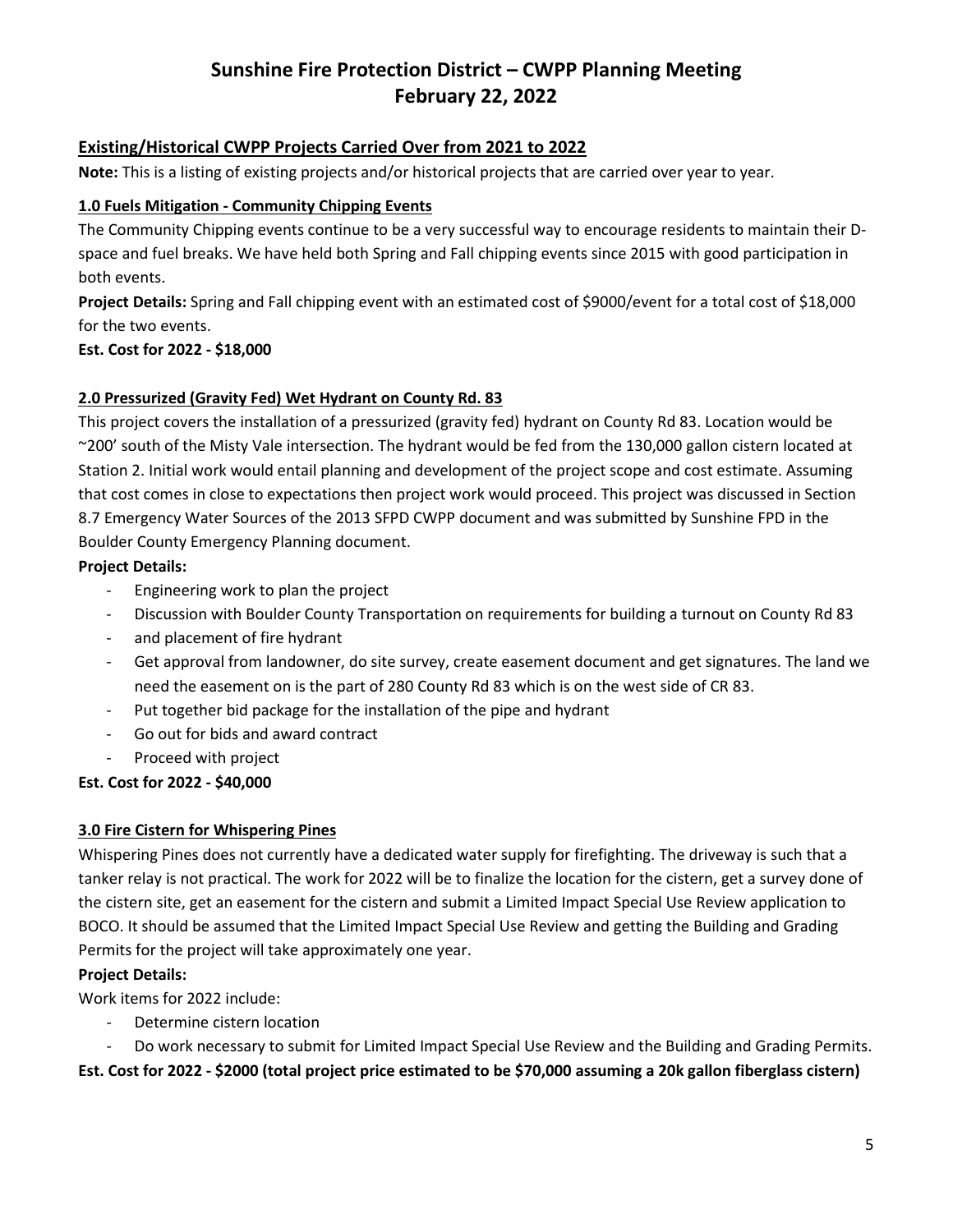#### **4.0 Wet Hydrant at Station 1**

Finish construction of valve shed at the Station 1 cistern. Shed has been constructed with roofing and siding but still needs to be painted.

**Est. Cost for 2022 - \$100**

#### **5.0 Completion of Cistern at 875 County Rd 83**

Cistern is now operational. The only work to be done is to add a support bracket for the suction pipe. **Est. Cost for 2022 - \$300**

#### **6.0 Sign Maintenance Project**

In 2015 there was a CWPP project to repair damaged street number signs and posts. Through the efforts of a number of volunteers this resulted in a large number of new signs being installed. The sign maintenance project will continue to replace damaged signs or posts.

**Project Details:** All materials required for 2022 have already been purchased.

*Is the above still true?*

**Est. Cost for 2022 - \$300**

#### **7.0 Mine Lane Egress Road Maintenance**

This project is part of the ongoing maintenance of the Mine Lane egress road that goes between Sunshine and Boulder Heights. In the past, the costs have typically been shared between Sunshine FPD and Boulder Mountain FPD

**Project Details:** Repair as needed

**Est. Cost for 2021 - \$200**

#### **8.0 Hazardous Tree Removal Along District Roads and Powerlines**

There are a number of dead and dying trees located near district roads and/or power lines. These represent a threat for safe egress along the roads and a threat of wildfire should a tree take down a powerline in a windstorm. This project will provide a financial incentive for the property owner to remove the hazardous trees by providing funding for the removal of the tree. The funding amount will be 90% of the cost of removal which is a similar match amount to those property owners that took part in the shaded fuel break along district roads project. Since SFPD is funding the majority of the project the district will hire the contractor to do the work and will be paid a donation equal to 10% of the cost of the project.

#### **Project Details:**

Work for 2022 includes:

- Re-send a notice to the district notifying the residents of this project
- Compile the responses from the residents and work with contractor to verify that the trees do represent a hazard and get estimated cost
- Get License to Enter and Cutting Agreements signed
- At project completion pay contractor and get donation from property owner for homeowner portion of cost

## **Est. Cost for 2022 - \$2400 (Assume 6 trees, \$400/tree)**

#### *Estimate carried over from 2021, is this still a valid?*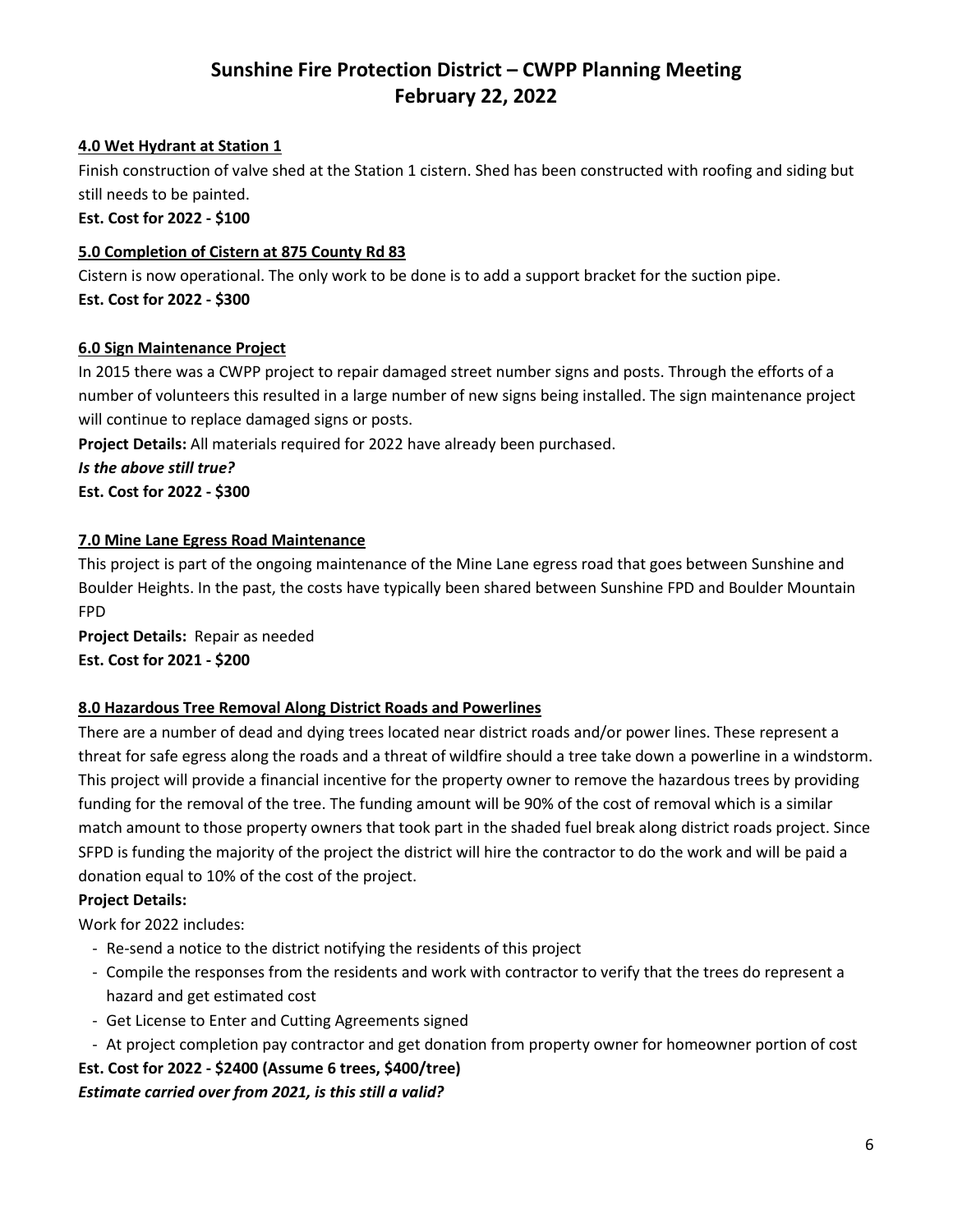#### **9.0 Hazard Tree Removal Along Egress Routes**

Besides state/county roads, there are two other defined egress roads in the district. One is at the top of Sunshine saddle which goes to Mine Lane, Boulder Heights and the Boulder Mountain Fire District. The other is the driveway to the Star House which continues on to Pine Brook Hills and the Boulder Mountain Fire District. Both roads are gated and used for emergency egress only. This project would perform hazard tree removal along these roads to help ensure that there is no blockage on the roads due to wind-blown trees.

### **Project Details:**

Inspect and remove hazard trees as required.

**Est. Cost for 2022 - \$1000**

*Estimate carried over from 2021, is this still a valid?*

### **10.0 Wildfire Partners Matching Funds**

The Four Mile Canyon Fire final report clearly stated that the single determining factor in home survivability in the wildfire was the characteristics of the home ignition zone. This project will provide financial incentives for Sunshine residents to work with Boulder County Wildfire Partners to have a wildfire assessment performed and then to follow up with wildfire mitigation work. The project will provide funding to reimburse the homeowner for 50% of the assessment fee which is currently set at \$100. Wildfire Partners is currently offering to pay 50% of the mitigation cost when the homeowner uses a Wildfire Partner's contractor to perform the mitigation work (verify that this program will be in place in 2022). This project will provide a match of 25% of the mitigation cost so that the homeowner only pays 25% of the mitigation cost. The Wildfire Partners match is currently set at \$2500 maximum and the SFPD match will be set to \$1250 maximum. Thus the maximum amount of reimbursement per homeowner will be set at \$1300.

#### **Project Details:**

## *Make a decision whether we want to continue with this project and the project details during the planning meeting*

## **Est. Cost for 2022 - \$5000** *(place holder)*

## **11.0 Fire Cistern at 1462 County Rd. 83**

Cistern installation is complete. The only remaining piece of work is to close out the Boulder County Building and Grading permits. This will require revegetation of the site. Final grading included several inches of BioComp material. On Nov.  $6<sup>th</sup>$  we had a work party to rake in seed and to lay down a layer of chips from the Fall Chipping Event. Winter winds have blown the chips away and most likely have blown most of the seed away as well. The reseeding and chip application will need to be repeated in the spring, probably late February or March. Alan Kirton will work with Boulder County to get the installation inspected and permit closed out.

## **Est. Cost for 2022 - \$100 (place holder in case we need to purchase more grass seed)**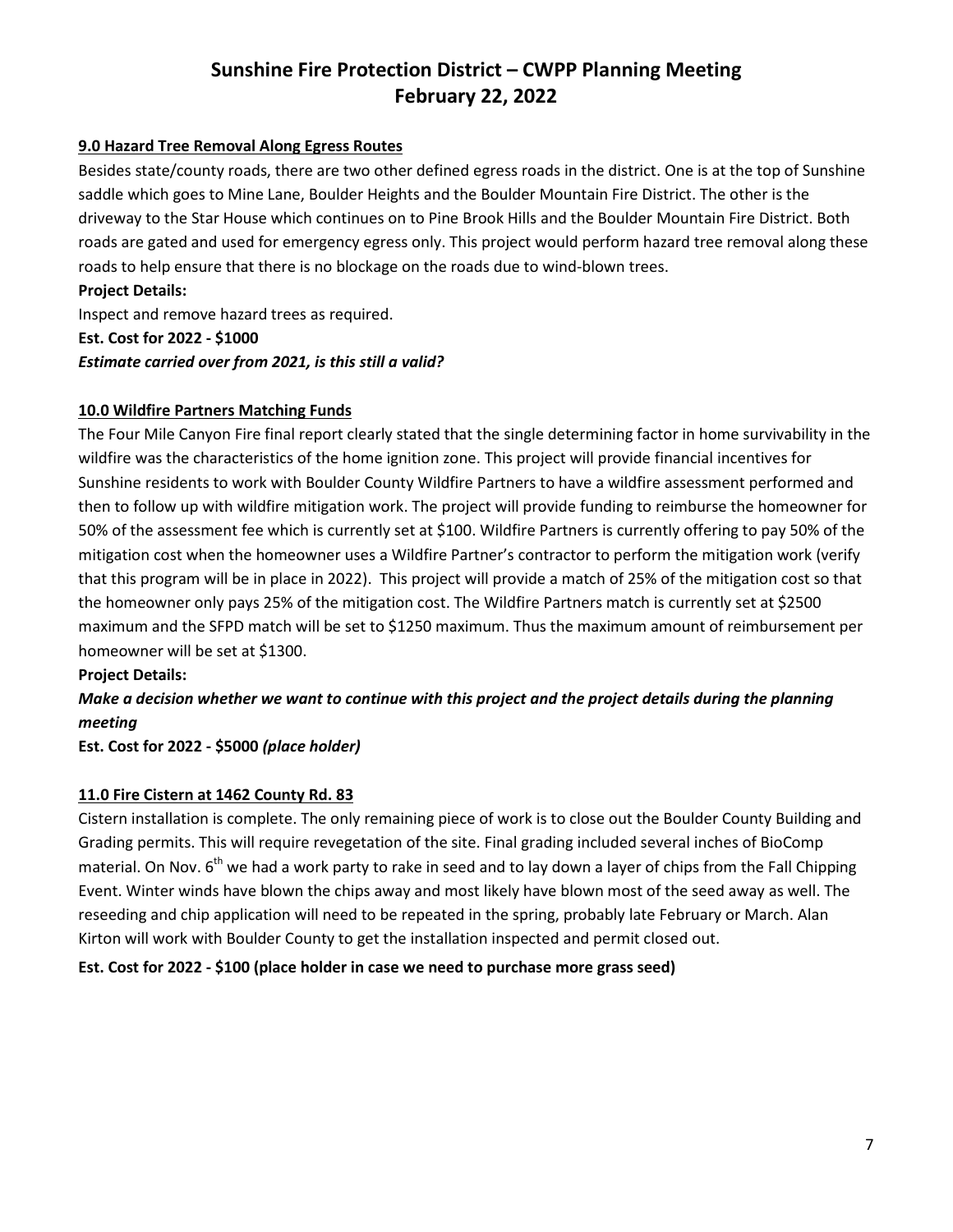#### **12.0 Fire Cistern at 6500 Sunshine Canyon Dr.**

Sunshine FPD currently has community cisterns installed at:

| Location                             | Capacity (gal) |  |
|--------------------------------------|----------------|--|
| 3300 Sunshine Canyon Dr.             | 10,000         |  |
| 4500 Sunshine Canyon Dr.             | 10,000         |  |
| 5300 Sunshine Canyon Dr.             | 10,000         |  |
| Station 2 - 5880 Sunshine Canyon Dr. | 130,000        |  |
| 7000 Sunshine Canyon Dr.             | 30,000         |  |
| Station 1 - 311 County Rd 83         | 12,000         |  |
| 875 County Rd 83                     | 10,000         |  |
| 1462 County Rd 83                    | 20,000         |  |

A district goal has been to locate firefighting cisterns at approximately 1/2 mile intervals along district roads. This project will look at locating a cistern at approximately 6500 Sunshine Canyon Dr. The exact location will depend on the road sighting distances and property owner permissions for an easement. This is probably a lower priority than the Whispering Pines cistern.

#### **13.0 Egress Route from Sunshine Saddle to Left Hand Canyon via Glendale Gulch**

The egress route from the Sunshine saddle to Left Hand Canyon via Glendale Gulch was included in both the 2008 and 2013 CWPP documents (Section 8.3.A.2). The advantage of this route for Sunshine residents is that it would be primarily downhill vs. the Mine Lane egress route which is steeply uphill.

#### **14.0 Other Egress Routes as Defined in SFPD 2013 CWPP Document**

SFPD's 2013 CWPP document defined a number of different emergency egress routes. Should we investigate the feasibility of improving these routes to make them more accessible?

#### **15.0 Update Sunshine FPD's Community Wildfire Protection Plan**

SFPD's CWPP document was created in 2008 after over a year of work by a dedicated group of volunteers. There was an extensive amount of work done to provide that initial wildfire characterization of the district. The CWPP document was updated and re-released in 2013. Many of the updates dealt with changes that occurred because of the Fourmile Canyon Fire. It has been 5+ years since the last update and the district has seen many changes as homes have been rebuilt and the effects of the fire have been cleaned up. It is probably time to start thinking about and working on an updated document.

#### **16.0 Fuel Break Along Mining Road below County Rd. 83**

This project would create a fuel break along the mining road the runs below County Rd. 83 (see Figure 1). The estimated acreage is 10.1 acres. This fuel break will help to protect the houses on CR 83 from a fire coming up the Four Mile Canyon Creek drainage. On the north side the fuel break will tie into the shaded fuel break that was completed in 2019 and ran across the Four Mile Canyon Creek drainage to tie together burn areas from the Fourmile Fire. The southern end of the fuel break will tie into a clearing and the D-space at 5570 SCD. Project estimate is \$27,775 based on 10.1 acres and a cost of \$2750/acre which is in line with costs we have paid in the recent past. This project was part of a 2021 Forest Restoration and Wildfire Risk Mitigation grant application that was not awarded. See Attachment 1 for map.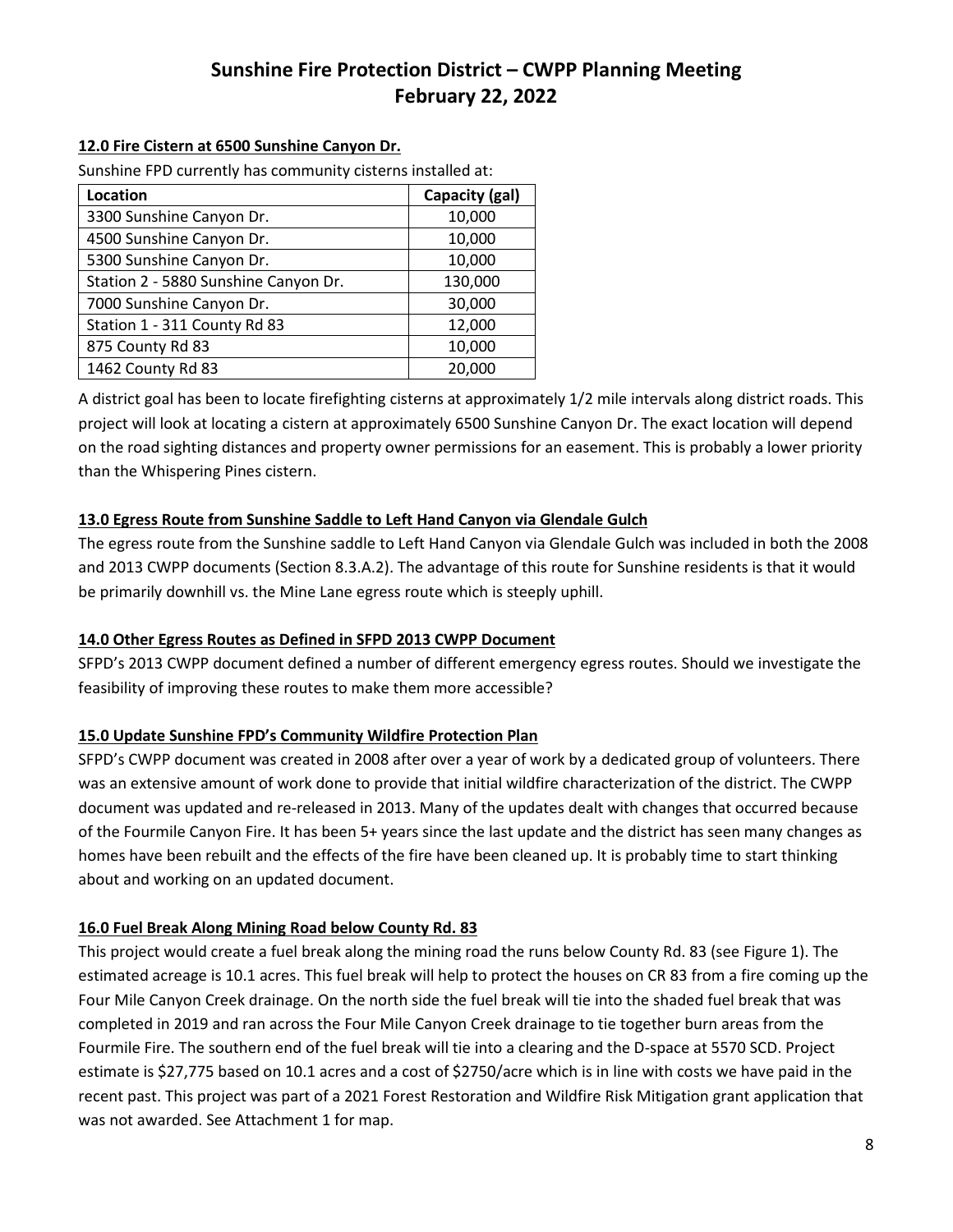#### **Project Details**

- The question is where to go with this project. Options include either abandoning the project, starting the project assuming SFPD picks up the entire cost or including this project in a 2022 Forest Restoration and Wildfire Risk Mitigation grant and see if we can get awarded in 2022.
- Project steps include:
	- Compile list of affected properties and owners. (completed)
	- Contact property owners to get License to Enter Forms signed
	- Plan will be to use CSFS to mark project boundaries and trees to be removed (est. cost \$600)
	- Once LTEs are signed and project marked then the project can start.

**Est. Cost for 2022 - \$27,775 assuming completion (2022 cost would be \$0 if we decide to wait for another grant cycle)**

### **17.0 Fuels Reduction Along Sunshine Canyon Drive between 3250 and 3700**

This project would do fuels reduction work along SCD between mile markers 3250 and 3700 (see Figure 2). The mitigation work would be done on both sides of SCD and would strengthen mitigation work that was performed in 2015. This mitigation work would tie into the fuel break work done on the shared driveway at 3701 SCD as well as mitigation work that is being performed the Four Mile FPD in the area below Poorman Rd. Due to the scope and anticipated cost of this work, the plan is to apply for a matching grant from the state in order to reduce the cost to the district. Estimated cost is \$54,450 and is based on 19.8 acres at \$2775/acre because of tree density and terrain. This project was part of a 2021 Forest Restoration and Wildfire Risk Mitigation grant application that was not awarded. See Attachment 2 for map.

#### **Project Details**

- An option is to include this project in a 2022 Forest Restoration and Wildfire Risk Mitigation grant and see if we can get awarded in 2023.
- Another option is to scale down the scope of the project and pay for it entirely with SFPD CWWP funds.

## **Est. Cost for 2022 - \$0**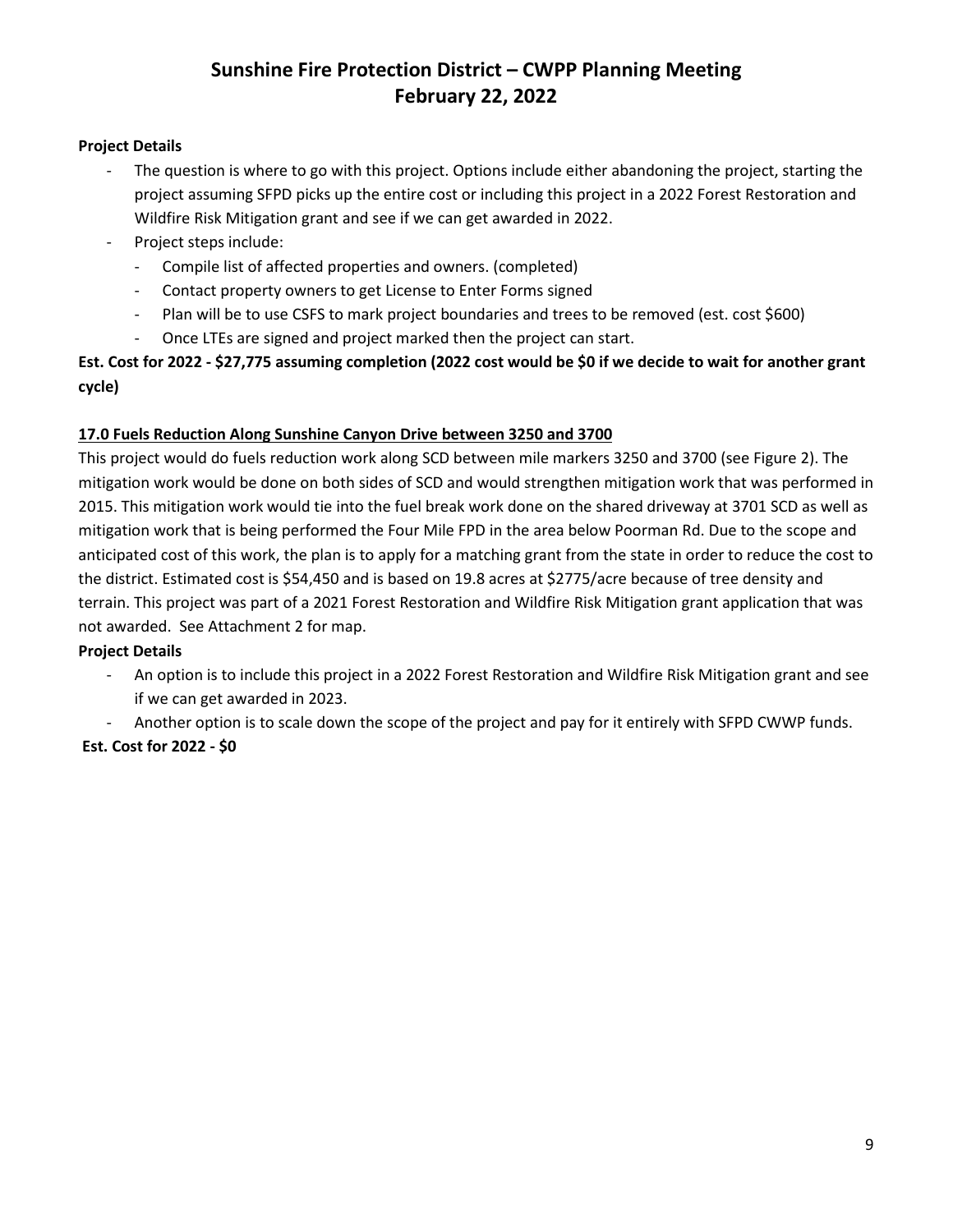## **Summary of the 2022 Projects Carried Over from 2021**

|              |                                                           |                        | 2022 Estimated         |  |
|--------------|-----------------------------------------------------------|------------------------|------------------------|--|
|              | 2022 Projects Carried Over from 2021                      | <b>Point Person(s)</b> | Project Cost Continue? |  |
| 1.0          | Fuels Mitigation - Community Chipping Events              | Abby Silver            | \$18,000               |  |
| 2.0          | Pressurized (Gravity Fed) Wet Hydrant on County Road      | Alan Kirton            | \$40,000               |  |
|              | 83                                                        | Eric Bader             |                        |  |
| 3.0          | Fire Cistern on Whispering Pines                          | Resource Needed        | \$2,000                |  |
| 4.0          | Wet Hydrant at Station 1                                  | <b>Henry Ballard</b>   | \$100                  |  |
| 5.0          | Cistern at 875 CR 83                                      | Michael Schmitt        | \$300                  |  |
| 6.0          | Sign Maintenance Project                                  | Henry Ballard          | \$300                  |  |
|              |                                                           | Abby Silver            |                        |  |
| 7.0          | Mine Lane Egress Road Maintenance                         | <b>Eric Bader</b>      | \$200                  |  |
| 8.0          | Hazard Tree Removal Along District Roads and Near         | Eric Bader             | \$2,400                |  |
|              | Powerlines                                                |                        |                        |  |
| 9.0          | Hazard Tree Removal Along Emergency Egress Routes         | Eric Bader             | \$1,000                |  |
| 10.0         | Financial Incentives to District Residents to Participate | Abby Sliver            | \$5,000                |  |
|              | in Wildfire Partners                                      | Alan Kirton            |                        |  |
| 11.0         | Fire Cistern at 1462 County Rd 83                         | Alan Kirton            | \$100                  |  |
| 12.0         | Fire Cistern at 6500 Sunshine Canyon Dr.                  | On hold                | \$0                    |  |
| 13.0         | Egress Route from Sunshine Saddle to Left Hand            | Abby Sliver            | \$0                    |  |
|              | Canyon via Glendale Gulch                                 |                        |                        |  |
| 14.0         | Other Egress Routes as Defined in SFPD 2013 CWPP          | Michael Schmitt        | \$0                    |  |
|              | Document and CR 85J                                       | Abby Silver            |                        |  |
| 15.0         | Update Sunshine FPD's Community Wildfire Protection       | Abby Sliver            | \$0                    |  |
|              | Plan                                                      | Alan Kirton            |                        |  |
| 16.0         | Fuel Break Along Mining Road below County Rd. 83          | Alan Kirton            | \$0                    |  |
| 17.0         | Fuels Reduction Along Sunshine Canyon Drive between       | Alan Kirton            | \$0                    |  |
|              | 3250 and 3700                                             |                        |                        |  |
| <b>Total</b> |                                                           |                        | \$69,400               |  |

**Note:** Projected costs will be adjusted in the meeting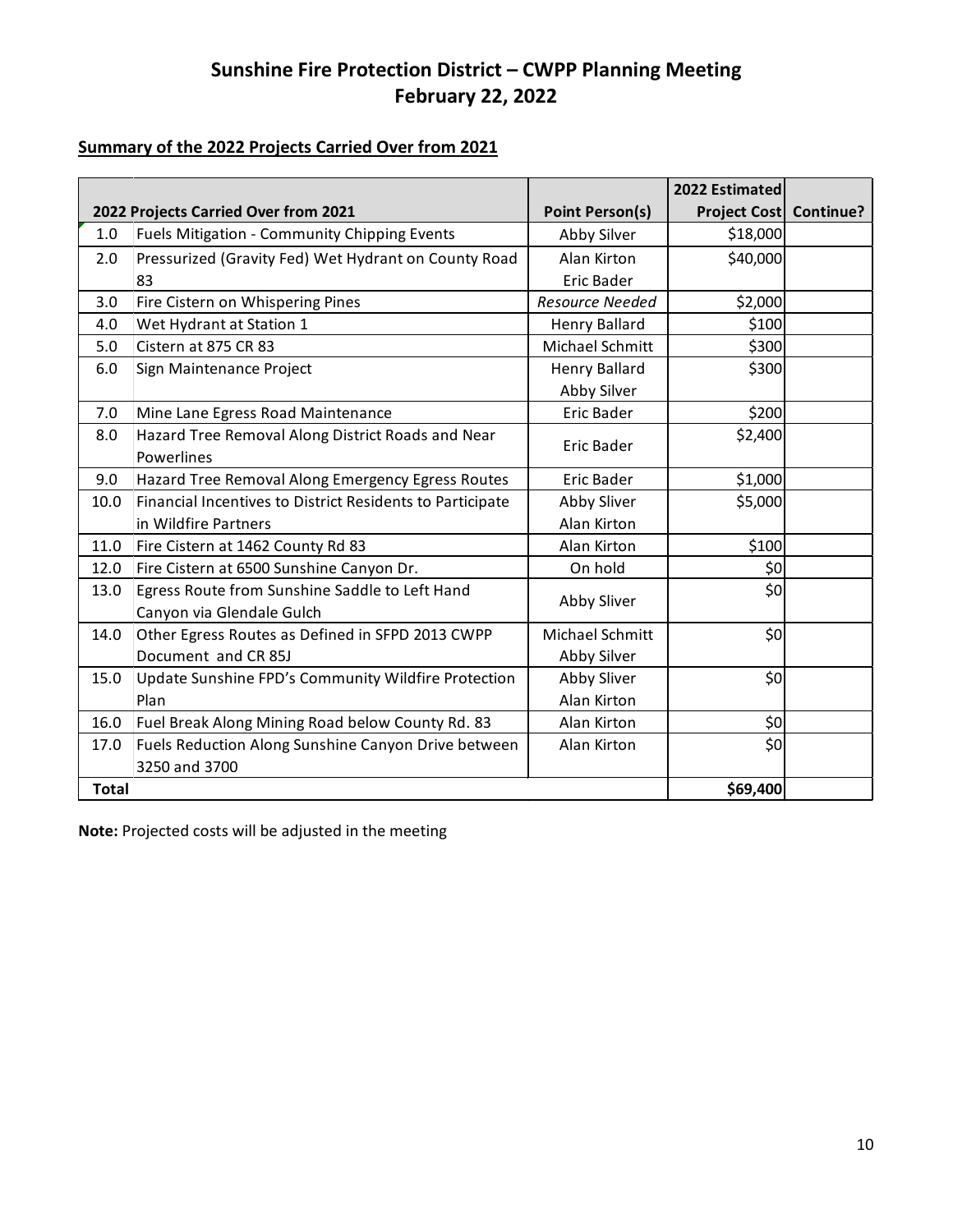### **New Projects**

The purpose of this planning meeting is to define projects for 2022 and beyond. Defining mitigation projects for future years allows us to devote the time to better define the project, make cost estimates and apply for matching grants to help defray the mitigation costs.

#### **18.0 Wildfire Preparedness Day May 7, 2022**

Wildfire Community Preparedness Day is a national campaign that encourages people and organizations everywhere to come together on a single day to take action to raise awareness and reduce wildfire risks. It is held on the first Saturday in May.

#### **Project Ideas that have been discussed:**

- Combine the Wildfire Preparedness Day with a community event to view SFPD's new Type 1 engine. We could set up tables where we could supply information about wildfire mitigation and provide brochures. We could also provide information regarding what mitigation services SFPD provides. There may be some costs associated with purchasing or preparing brochures.
- Another suggestion was that SFPD could provide a roll off of so that people could bring yard waste that they have collected as part of their mitigation activities. Although this could include slash, it could also include things like material collected from raking such as pine needles, pine cones, etc. Just to provide a ball park estimate, the Western Disposal charge for drop-off and collection of 20 yd. roll off is \$780 and 30 yd. roll off is \$860. We would need to provide a place where the roll-off could be located.

#### **Est. Cost for 2022 - \$?**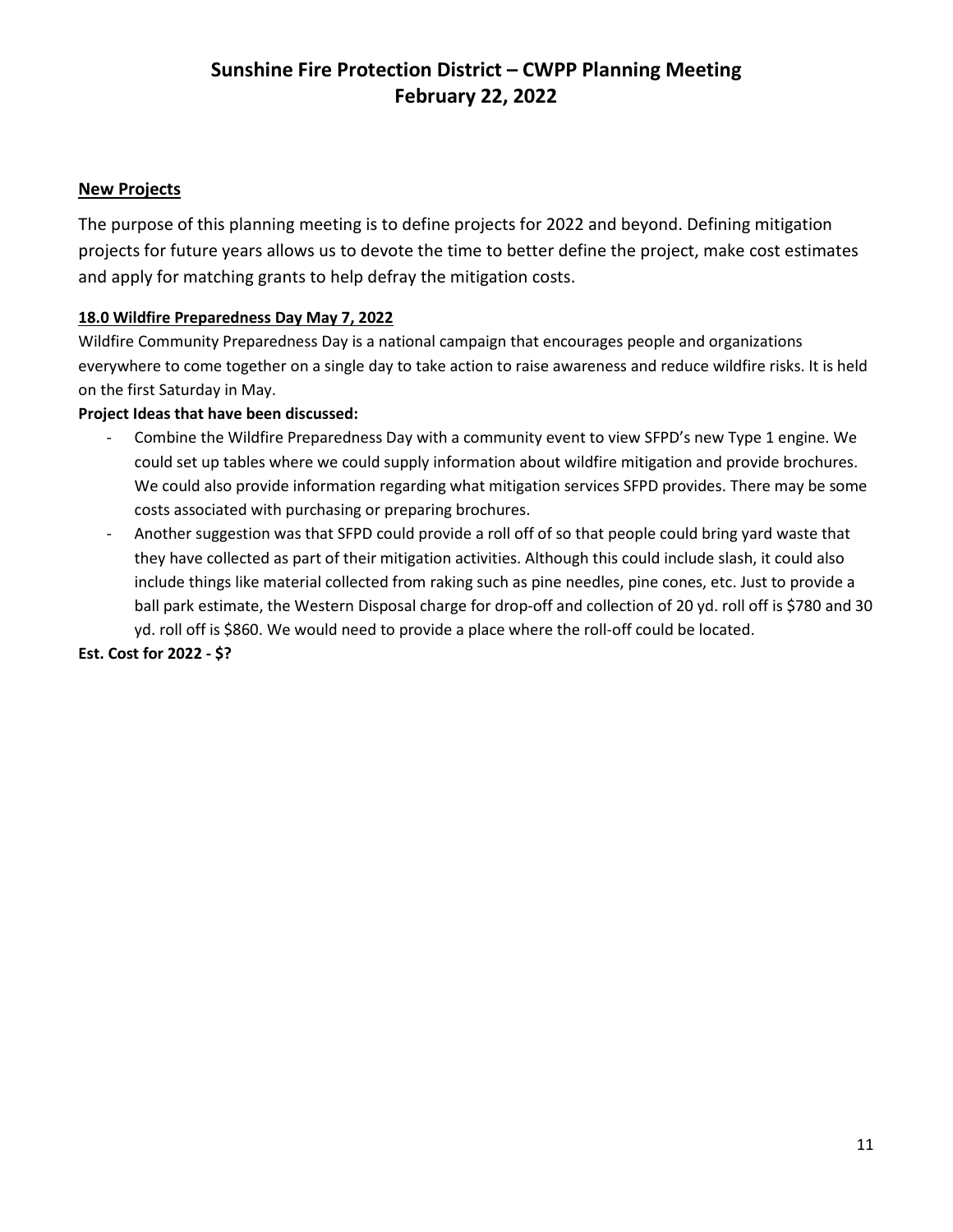

**Attachment 1 - Fuel Break along Mining Road below County Rd. 83**